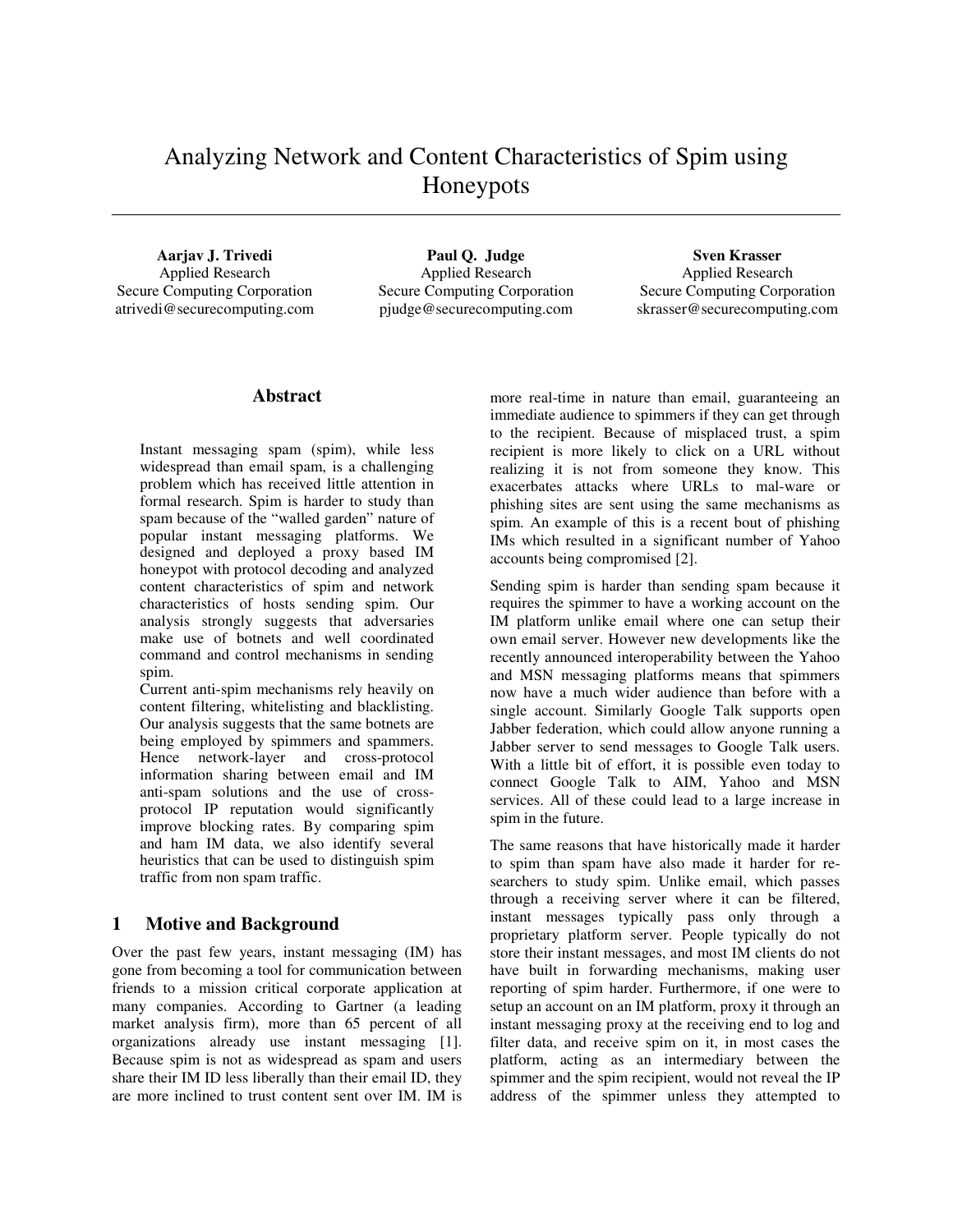explicitly establish a direct connection as required for e.g. file transfers. Attempting file transfers is atypical for most spim attacks. Current anti-spim mechanisms in IM clients and corporate IM security appliances seem to depend mainly on elementary content filtering, black listing and whitelisting. It is unknown what anti-spim mechanisms are used at the server level by IM platforms. Thus we are faced with a scenario where it is becoming increasingly important to analyze spim and identify new methods to counter it but this has so far been hard.

The rest of the paper is organized as follows. In Section 2 we discuss related work in IM security. In Section 3 we describe the design and setup of our spim honeypot system. In Section 4 we describe the data we collected, identify interesting trends therein, analyze their implications, and discuss the difference between spim and ham IM characteristics. Based on this, we propose heuristics that can be used to identify spim. Section 5 has our concluding remarks including future research possibilities.

# **2 Related Work**

Most popular instant messaging protocols in use today (MSN, AIM, Yahoo) provide whitelisting and blacklisting as options in their client software. AIM also allows user reporting of spim and a rudimentary reputation mechanism for IM IDs which allows users to "warn" an offending IM sender. A large number of warnings result in decreased sending capabilities. Most instant messaging platforms also have built in rate limiting preventing senders from sending a large number of messages in a short period of time. Both blacklisting and whitelisting have well known shortcomings [3,4]. Blacklisting is inefficient in blocking spam in an environment where a large number of senders are available to a spammer. The spammer can abandon and replace blacklisted senders quickly rendering blacklist entries useless. Whitelisting, while useful for users who know everyone they expect messages from, can pose problems in a typical corporate environment where employees may receive messages from customers or partners who's IDs are not known in advance. Rate limiting could be effective against spimmers who send large amounts of spim from a small number of senders. However, our data suggest that they employ a large number of senders sending at low rates.

Formal research in spim is scarce. Liu et al. suggest the use of black/whitelisting, challenge response and content filtering mechanisms [5]. Challenge/response, while a viable anti-spim mechanism, has some well known drawbacks including reduced usability and reduced ability to automate response generation. This is especially relevant when contending with spammers

who have a large scale distributed system such as a botnet at their disposal. The common subsequence based filtering approach they suggest needs a spim message to have at least 6 words in common with a previously seen spim message for acceptable false positive rates. As we demonstrate, in practice this assumption is likely to be invalid because spimmers are already injecting randomized markup tokens into spim, even in the middle of a URL, resulting in less than 2 common tokens between spim messages advertising the same URLs in most cases. Furthermore, randomizing parts of the URL itself and registering new "front" URLs is cheap and already widely used by spimmers. These would also cause poor performance in a fingerprint vector based filtering approach. The authors do not specify the lengths of the "short email spam messages" they use to test their Bayesian filtering approach and hence it is hard to predict its performance on real world spim.

Mannan et al. discuss security threats to existing IM networks in [22]. Their analysis includes "Malicious Hyperlinks" which they define as "links to web pages containing malicious content" and a mechanism in the ICQ IM client that allows a user to accept or reject messages containing hyperlinks but they offer no suggestions on how to selectively block spim. They have also implemented an IM key exchange mechanism [23] that would allow "secure communications where authentication, integrity and confidentiality are achieved". However this is unlikely to prevent spim which, even today, comes from authenticated users. Integrity and confidentiality are not directly relevant to the issue of spim. Their findings on (ham) text message rates per user per day in their paper on IM worms [24] are consistent with the rate of ham messages per session presented we observe in section 4.4.

Honeypots are widely used to track and observe malicious network-level behavior [6,7,8]. Similarly the use of honeypots to study spam and spammer behavior has been widely researched [9,10,11]. To the best of our knowledge, honeypots have not been used to study instant messaging spam so far.

# **3 System Design, Deployment and Security concerns**

### **3.1 Network setup and Security**

The intent of a spim honeypot is to appear as if it is an open socks proxy to a spimmer. Spimmers prefer routing through an open proxy in order to conceal their identity. The external firewall should allow in only traffic intended for the socks port (1080) on the proxy. An important concern in choosing what outbound traffic should be allowed from the honeypot to the Internet is making sure that the honeypot is not misused. An open socks proxy is attractive to many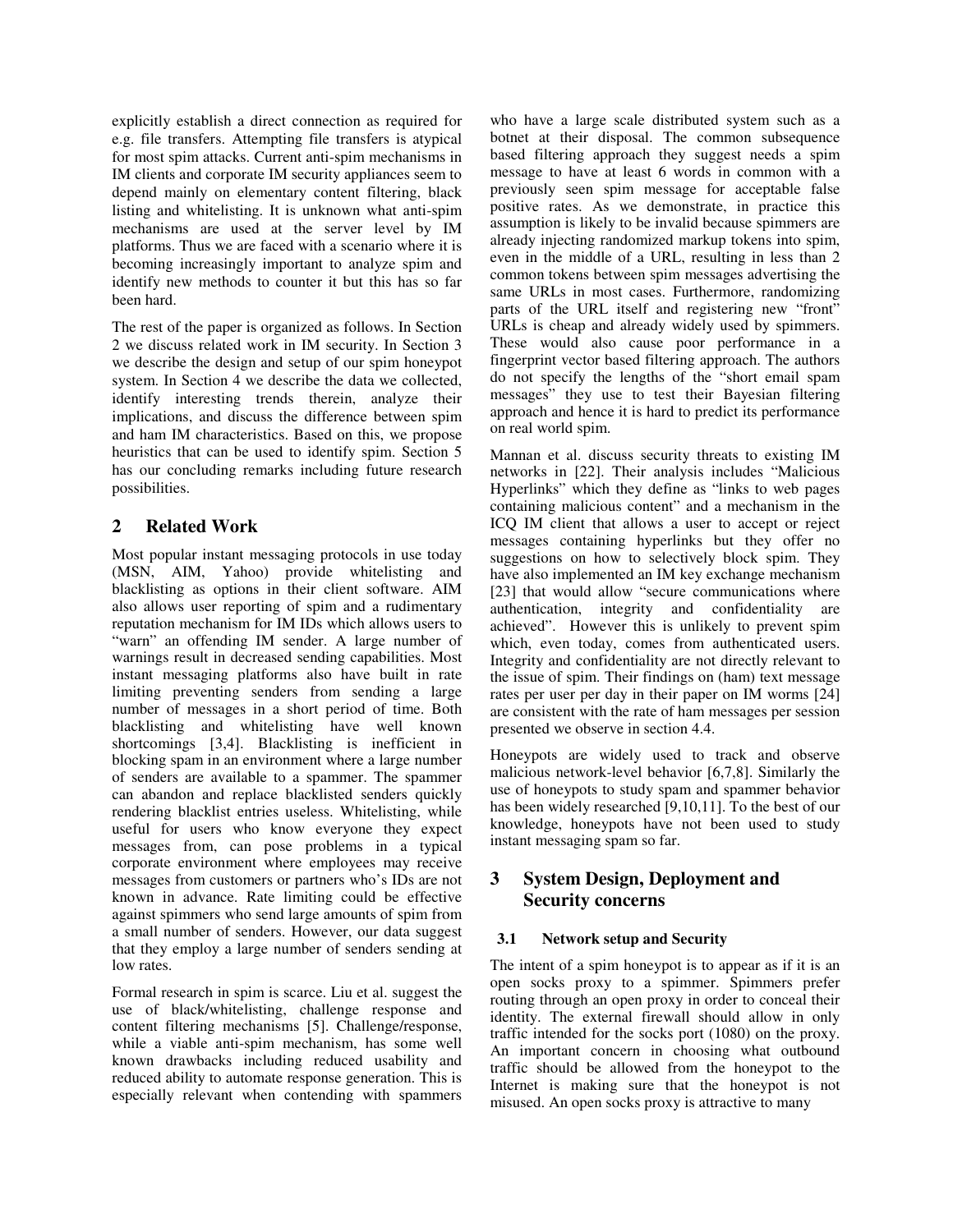

Figure 1.Setting up the spim honeypot

malicious users other than spimmers. For example, email spam or a denial of service attack could be routed through such an open proxy. Hence it would be advisable to block outbound traffic to everything but the IM servers for the IM platforms you intend to proxy and then only to specific ports on these servers. Ports and hostnames for popular instant messaging platforms are well known.

Furthermore, it would be advisable to rate limit the outbound traffic on the external firewall. The decision on what the limit should be is an ethical tradeoff made by all honeypot administrators and is left up to the reader. If a spimmer cannot proxy any traffic through the honeypot to an intended victim, they will not use the honeypot at all. On the other hand, allowing traffic through at a high rate basically amounts to playing into the hands of spimmers. The inbound firewall should block all inbound traffic from the DMZ to the internal network (if any).

### **3.2 Protocol decoding**

All traffic on the honeypot can be logged using a tool such as Wireshark [11] (formerly Ethereal). Wireshark itself has a protocol decoder for popular messaging protocols such as Yahoo, MSN and AIM that can be used to analyze the traffic. However extrapolating trends from a large set of instant messages using Wireshark is hard. While most popular messaging protocols are closed (other than Google Talk, which is largely based on XMPP [12]), information on these is available widely on the Internet [13,14,15]. Using this information and open source libraries available on the Internet [16,17,18] it is possible to extract the necessary information from network level logs. We used an internally developed decoder that allowed us to extract and study spim. We present a very simple decoder mechanism in Appendix I.

# **4 Analysis of Collected Data**

We collected data on our honeypot over a period of two weeks. Over this period, our honeypot registered 228,682 connection attempts from spimmers attempting to send spim. They were able to start 16454 sessions. Across these sessions, they sent 20256 spim messages

containing 10542 total URLs and 7386 functional URLs. These messages were sent by 6952 distinct IM usernames to 14249 IM usernames. Each IM username sent fewer than 3 messages on average which seems to indicate a strategy to avoid detection based on per username rates.

During this period we also received connections and messages from individuals who did not appear to be spimmers. These were typically individuals who appeared to be proxying through the honeypot simply for anonymity rather than spimming, as evidenced by the lack of a single URL sent across a multi-message session. We also logged a few hundred messages sent from a single ID to 5 other IDs that did not contain a URL and appeared to be an attempt to overwhelm the victims with a large number of messages. In the interest of focusing on "commercial spim" rather than "targeted personal spim," we have discounted these from our analysis of spim messages

### **4.1 Content level analysis and trends**

The intent of all spam is financial gain and to this end, it usually includes a "call to action." For email spam this is usually a URL. Hence we focused our initial content analysis on the websites being advertised using spim. In the graphs below, we have labeled each website with a unique token instead of identifying it. A list of the actual websites and URLs these tokens represent has not been included for legal reasons.



Figure 2.Websites advertised in spim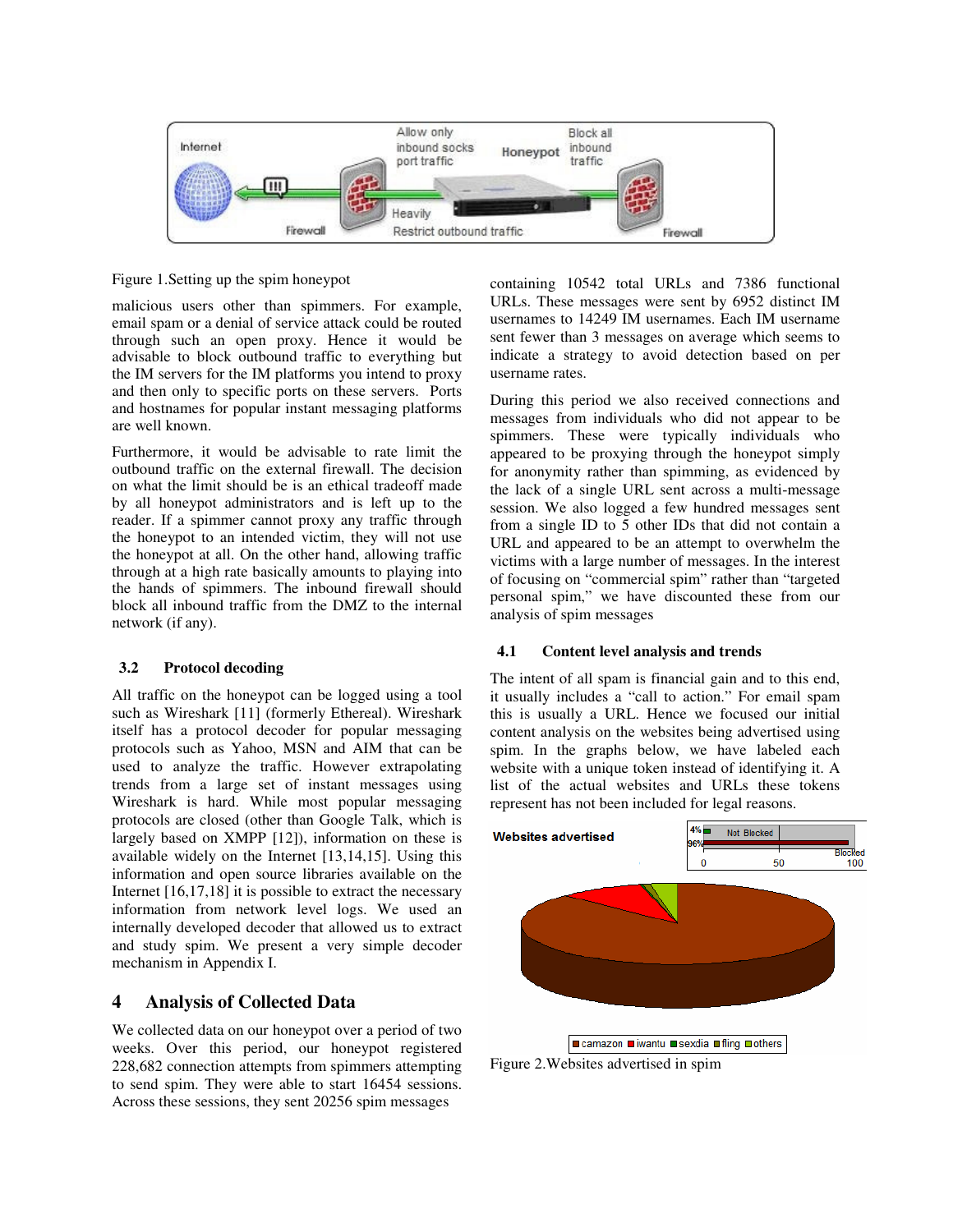

Figure 3.Actual URLs being advertised in spim

Our analysis showed that a very large proportion of the functional URLs being advertised led to a single website (87%). More than 97% of the URLs advertised led to just 4 websites all of which were pornographic in nature. Of these, the 2 with the highest number or URLs advertised were blocked by SURBL. Percentage wise 96% of the spim messages would be blocked by SURBL if the actual website they led to were analyzed. Essentially it looked like spimmers had carried out 4 major campaigns.

The website with the highest number of URLs leading to it (camazon) was never advertised using its actual URL. Instead, 6 "front" URLs were used that led to it. 3 of these front URLs suggested a website with sexual content (boredstaci, stacispreads, camhunterz). 2 suggested racial or political content (the-kkk, thenaacp) and 1 suggested humor or general content (whatthedillyyo). This pattern, where the actual website being advertised was rarely used in spim, was repeated across other campaigns. We then analyzed the actual URLs for presence on SURBL and found that only 9% of these were actually blocked by SURBL. Hence use of SURBL merely as a blacklist on the spim content would have allowed 91% of the spim traffic through.

Analysis of the sending frequency per day of URLs in the 'camazon' campaign revealed that it was likely carried out in two parts, each utilizing 3 URLs. Furthermore the campaigns showed a distinct 'weekly' pattern with the number of spim messages being sent increasing towards the middle of the week and falling towards the weekend. This pattern is not seen in spam email [19].

Analysis of the daily frequency for two other campaigns ('bush/fling' and 'iwantu') revealed that they had a similar sending pattern but did not match with the sending pattern of the 'camazon' URLs or of each other. The first URL was sent on the first day the honeypot was up. However for the entire first week only 0 to 7 URLs of each type were sent out. These numbers reached close to 60 exactly one week after the honeypot was up and more than doubled from the next

day forward. The two other campaigns also showed the same weekly sending pattern as the 'camazon' campaign with the number of spim messages sent increasing towards the middle of the week.

#### **Camazon Front URLs sent per day**



Figure 4.Daily frequency of Camazon front URLs





Figure 5.Daily frequency for two other campaigns

The similar rate of sending across different campaigns suggested the possibility that these campaigns were being carried out by the same individuals. Analyzing the user IDs of spimmers confirmed this. They all followed a pattern of a female first name followed by an underscore, two random letters and 4 random integers. This suggested that either the same individuals were carrying out different campaigns or at the very least the same spimming software was being used. Taken together with similar sending rates and network level analysis covered in Section 4.2, we found strong evidence of a single controller behind all campaigns.

The average length of spim messages sent was 144.04 characters. The average number of tokens, separated by space, in a spim message was 10.30. This put the length of an average token at 13.98 characters. Considering only those spim messages that contained a URL, the average length of spim messages containing a URL was 220.81 characters. The average number of tokens, separated by space, in a spim message containing a URL was 16.577. This put the length of an average token for spim messages containing a URL at 13.32 characters. The average length of an English word is considered 4.5 letters [20]. The discrepancy in these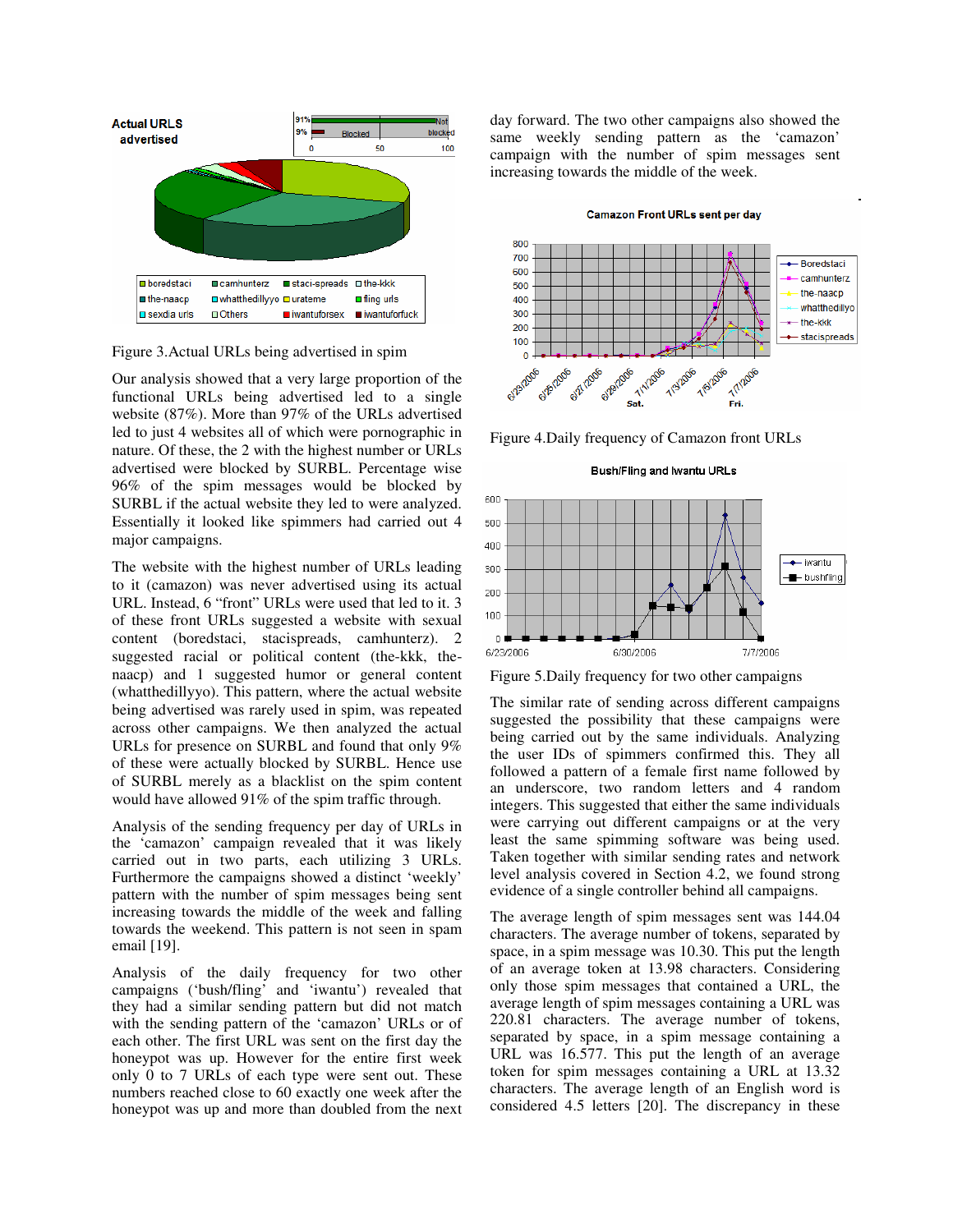figures is explained by the presence of randomized markup text present in all messages. An example of this with two spim messages advertising the exact same URL and how they are rendered in a messenger client is shown in figure 6. As evident, the bottom two messages show up as the exact same English content in an IM client barring a randomized 3 letter token at the end but are very different in actual text due to insertion of different randomized markup tokens.

| ra<#783351>te<br>webs<#562408>it<#b02018>el<br><#911472>http<#a67664>://<#766025>www.<#966767>bo<#9<br>52365>red<#c87823>sta<#A54664>ci.<#465355>com<#4001                                                                            | pi<#f15565>c | =D | i<#B53168>n<br>⊲b>   |
|---------------------------------------------------------------------------------------------------------------------------------------------------------------------------------------------------------------------------------------|--------------|----|----------------------|
| 35 <sub>2</sub>                                                                                                                                                                                                                       | ≪lb>         |    | hpb                  |
| ra<#816553>te<br>webs<#028851>it<#342460>e!<br><b>&lt;#e73028&gt;http&lt;#880531&gt;://&lt;#A22021&gt;www.&lt;#250463&gt;b<br/>0&lt;#c80058&gt;red&lt;#944173&gt;sta&lt;#136748&gt;ci.&lt;#F50377&gt;com&lt;#<br/>e43158&gt; </b> xwi | pi<#727617>c |    | i<#e61570>n<br>$=$ D |



Figure 6.Actual text in spim versus rendering in client

Taken at the raw level, this insertion of random markup would reduce the accuracy of any content filtering solution that didn't explicitly remove these tokens. The random 3 letter token at the end seems to be intended for the same purpose – avoiding filtering at both raw (server) and representation (client) levels.



Figure 7.Different surrounding text advertising the same URL

Figure 7 depicts two other messages advertising the same URL but with different English text surrounding each, also possibly aimed at defeating content filtering.

### **4.2 Network-level analysis and trends**

Over a period of two weeks, a total of 3148 unique IP addresses established 228682 connections to our IM honeypot. Of these 2081 unique IP addresses actually tried to send spim. Table 1 shows the distribution of countries where these IP addresses originate. Only the top 12 out of 45 total countries have been individually shown. Table 2 shows the same distribution for IP addresses of email spammers.

As with spam, USA remains the country with the single largest number of IPs sending spim followed by Iran, Germany and France. 3 of the top 5 countries (USA, Germany and France) are common between the spam and spim lists. This, along with the large number of nations where spim advertising a comparatively smaller set of websites originates, supports our thesis that botnets are being used to send spim.

To identify whether the same zombies were being used to send spam and spim, we checked the email reputation of IP addresses sending spim in our Trusted Source [21] for email database. Trusted Source operates on a wide range of public and proprietary data sources. The former includes public information obtained from DNS records, WHOIS data and real-time blacklists (RBLs). The proprietary data is gathered by several thousand IronMail™ anti-spam appliances.

 We found that over 29% of IP addresses sending spim had either a 'spam' or a 'suspicious' reputation classification in Trusted Source indicating that they were either being actively used to send email spam or had several behavioral characteristics of an email spam sender. An 'unverified' classification indicates that the IP address has shown neither of these behaviors.

Table 1. Country wise distribution - Spim IP addresses

| Country       | Percentage |
|---------------|------------|
| <b>USA</b>    | 23.55%     |
| Others $(33)$ | 14.18%     |
| <b>IRN</b>    | 13.74%     |
| <b>DEU</b>    | 8.99%      |
| FR A          | 7.50%      |
| <b>JOR</b>    | 7.02%      |
| <b>TWN</b>    | 5.05%      |
| <b>ITA</b>    | 4.76%      |
| <b>IND</b>    | 3.99%      |
| <b>AUS</b>    | 3.27%      |
| <b>ESP</b>    | 2.93%      |
| <b>VNM</b>    | 2.55%      |
| <b>GBR</b>    | 2.50%      |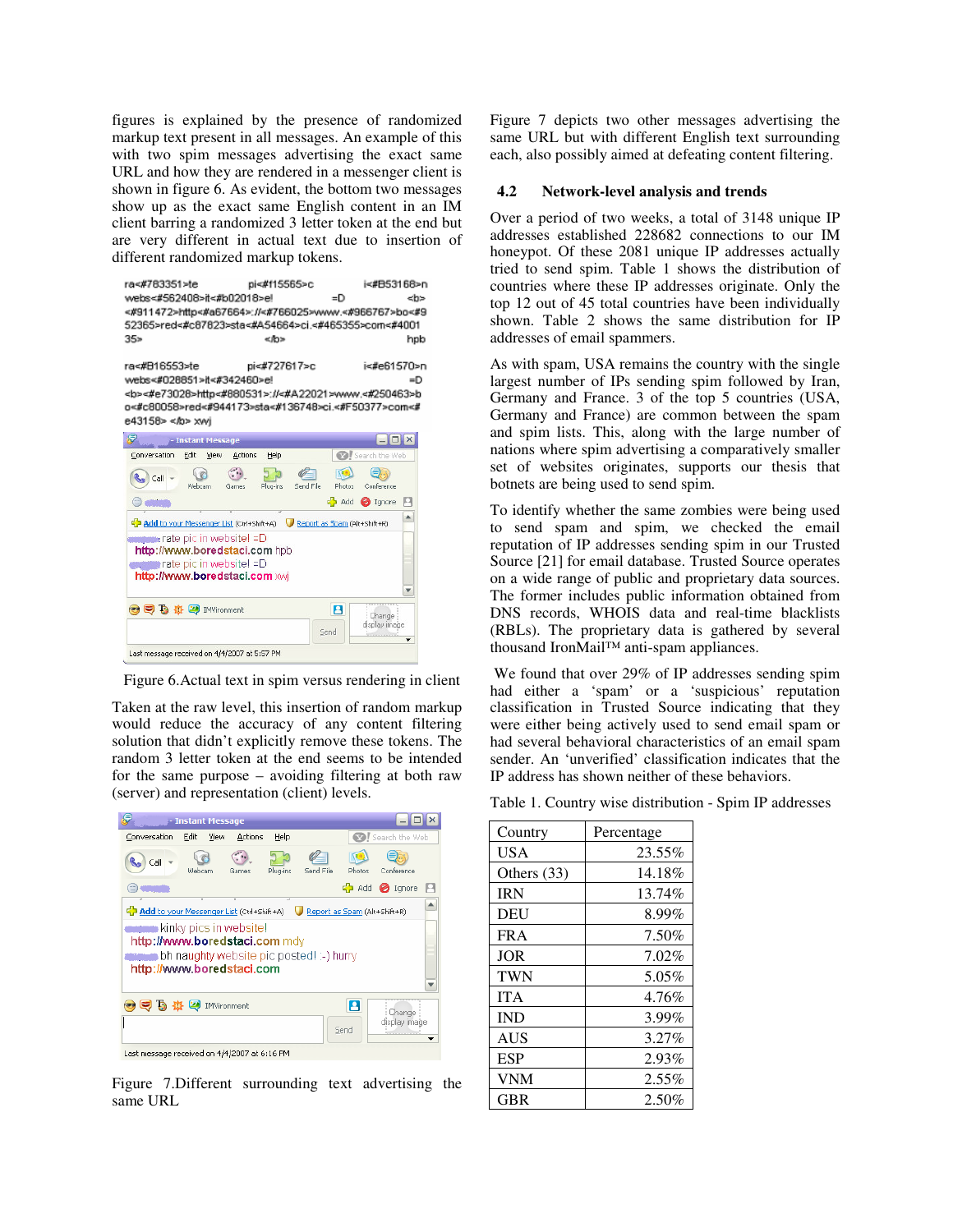Table 2.Country wise distribution – Spam IP addresses

| Country    | Percentage |  |
|------------|------------|--|
| USA        | 19.08%     |  |
| <b>CHN</b> | 14.56%     |  |
| <b>KOR</b> | 9.61%      |  |
| DEU        | 5.99%      |  |
| FR A       | 5.69%      |  |
| <b>BRA</b> | 5.56%      |  |
| <b>JPN</b> | 3.70%      |  |
| GBR        | 3.13%      |  |
| ESP        | 2.96%      |  |

Table 3.Email reputation of IP addresses sending spim

| Reputation | Percentage | No. of IPs |
|------------|------------|------------|
| Unverified | 70.39%     | 1465       |
| Suspicious | 13.26%     | 276        |
| Spam       | 16.34%     | 346        |

### **4.3 Aggregating network and content level analysis**

To find whether the same IPs were being used across separate campaigns, we analyzed IPs used to advertise the Camazon front URLs in the two campaigns shown in Appendix II. We found that two IP addresses were common across all front URLs advertised. Further, each individual campaign had more common IP addresses resulting in higher correlation in daily frequency. This trend was present across all campaigns in our data set.

### **4.4 Comparing Spim and Ham IM Heuristics**

To identify heuristics that can be used to counter spim, we compared data collected from an internal instant messaging proxy deployed at Secure Computing with data from the spim honeypot. We found that for each of the heuristics depicted in Table 4, spim differs from spam by multiple orders of magnitude. By monitoring IP addresses and/or IM users, at the server or proxy level, who exhibit behavior matching the spim heuristics presented here consistently over a certain period of time, it would be possible to identify and block spimmers. The URLs/Message measure, which is almost 100 times larger for spimmers than for normal IM users, the Bytes/session and Messages/Session measures are likely to be quick and effective heuristics for spimmer identification.

| Table 4. Spim versus Ham IM heuristics |  |  |  |  |
|----------------------------------------|--|--|--|--|
|----------------------------------------|--|--|--|--|

| Heuristic                                         | Spim   | Ham IM  |
|---------------------------------------------------|--------|---------|
| <b>Bytes/Session</b>                              | 168    | 1508.63 |
| <b>URLs/Message</b>                               | 0.68   | 0.0066  |
| Messages/Session                                  | 1.2351 | 41.35   |
| Avg. Length<br>οf<br>messages<br>in<br>characters | 144.04 | 35.45   |
| Avg. number<br>οf<br>tokens<br>per<br>message     | 10.30  | 5.67    |
| Avg. length of a<br>token in characters           | 13.98  | 6.25    |

# **5 Concluding Remarks**

Our analysis suggests that spim is being sent using widely distributed botnets. Spimmers have already developed tactics to circumvent anti-spim measures that are likely being deployed by IM platforms and organizations. These tactics include the use of unsophisticated but cheap means like using front URLs to sophisticated techniques like randomization of spim content and URL obfuscation. Hence the use of URL blacklists and dictionaries would likely not be an effective measure against spim. Our research suggests that sharing data across protocols at both the content level (i.e. sharing spam URLs advertised in email with anti-spim mechanisms and vice-versa) and at the network level (sharing IP reputation across anti-spam and anti-spim mechanisms) would substantially benefit anti-spam efforts across protocols. Sharing information across protocols about IP addresses which are caught sending spam over one protocol, allows traffic from them to be blocked across several protocols reducing unwanted traffic on the Internet by several multiples.

Our comparison of spim and ham IM characteristics suggests that the use of behavioral heuristics to separate spam from spim is likely to be an effective measure to identify IDs and IP addresses involved in spimming at both for IM platforms and organizational anti-spim mechanisms.

For future research we intend to analyze the performance of email anti-spam algorithms on spim content and how they can be tuned to maximize performance.

### **Acknowledgements**

The authors thank Dmitri Alperovitch for his thoughts and comments.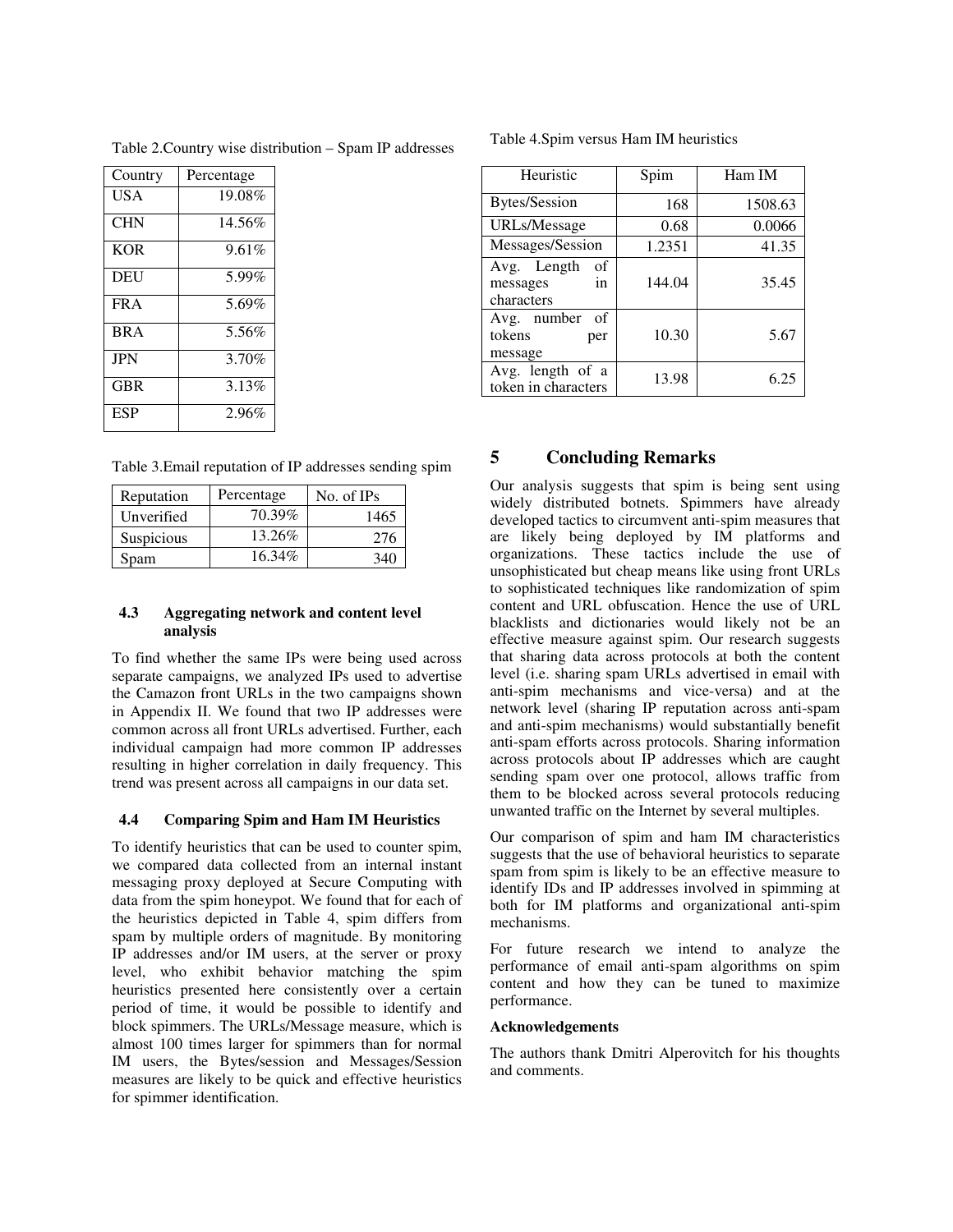### **References**

[1] MacDonald, Neil. Recommendations for Infrastructure Protection, 2006. http://mediaproducts. gartner.com/gc/webletter/qwest/issue4/gartner1.htm

[2] InformationWeek. New IM Phishing Attacks Unleashed on Yahoo. Nov. 2005 http://www. informationweek.com/story/showArticle.jhtml?articleI D=173601765

[3] Graham, Paul. A Plan for Spam. August 2002. http://www.paulgraham.com/spam.html

[4] Graham, Paul. Filters vs. Blacklists September 2002. http://www.paulgraham.com/falsepositives.html

[5] Zhijun, Liu., Weili, Lin., Na, Li., Lee, D. Detecting and filtering instant messaging spam - a global and personalized approach. 1st IEEE ICNP Workshop on Secure Network Protocols, 2005. pp. 1 -24

[6] Krasser, Grizzard, Owen, Levine. The Use of Honeynets to Increase Computer Network Security and User Awareness http://www.juliangrizzard.com/pubs/ 2005\_krasser\_jse.pdf

[7] Lance Spitzner. "Honeyd," Honeypots—Tracking Hackers, Addison Wesley, 2002, pp. 141-166.

[8] The Honeynet Project, "Know Your Enemy: Sebek," http://honeynet.org/papers/sebek.pdf.

[9] N, Provos. A virtual honeypot framework. Proceedings of the 13<sup>th</sup> USENIX Symposium. 2004. pp. 1-14

[10]Andreolini., Bulgarelli, Colajanni, Mazzoni. HoneySpam: Honeypots fighting spam at the source. Proceedings of the International Workshop on Steps to Reducing Unwanted Traffic on the Internet (SRUTI'05). July 2005. pp. 77-83

[11] Schryen, G. An e-mail honeypot addressing spammers' behavior in collecting and applying addresses. Proceedings from the Sixth Annual IEEE Systems, Man and Cybernetics (SMC) Information Assurance Workshop, June 2005. pp. 37-41

[12] P Saint-Andre , Ed. RFC 3921: Extensible Messaging and Presence Protocol (XMPP): Instant Messaging and Presence, 2004

 [13] Yahoo Messenger Protocol v-9. http://libyahoo2.sourceforge.net/ymsg-9.txt

[14] MSN Messenger Protocol. http://www.hypothetic.org/docs/msn/

[15] Fritzler, Adam. Unofficial AIM MSN Protocol Specification. http://www.oilcan.org/oscar/

[16] libyahoo2 – A C library for Yahoo Messenger. http://libyahoo2.sourceforge.net/

[17] libmsn a C++ library for Microsoft's MSN Messenger service. http://libmsn.bdash.net.nz/

[18] libpurple – Core GAIM library. http://developer.pidgin.im/wiki/WhatIsLibpurple

[19] Gomes, LH., Cazita, C., Almeida, JM., Almeida, V., Meira, W. Characterizing a spam traffic. Proceedings of the 4th ACM SIGCOMM conference on Internet measurement, 2004, pp. 356-369

[20] Shannon, C.E. Prediction and Entropy of Printed English. September 1951. Bell Systems Technical Journal, 30. pp. 50-64.

[21] TrustedSource, http://trustedsource.org

[22] Mannan, Mohammad. and van Oorschot, Paul. Secure public Instant Messaging: A survey. Proceedings of Privacy, Security and Trust, 2004. http://citeseer.ist.psu.edu/mannan04secure.html

[23] Mannan, Mohammad. and van Oorschot, Paul. A Protocol for Secure Public Instant Messaging. Financial Cryptography 2006. pp. 20-35

[24] Mannan, Mohammad. and van Oorschot, Paul. A Proceedings of the ACM workshop on Rapid malcode, 2005. pp 2-11.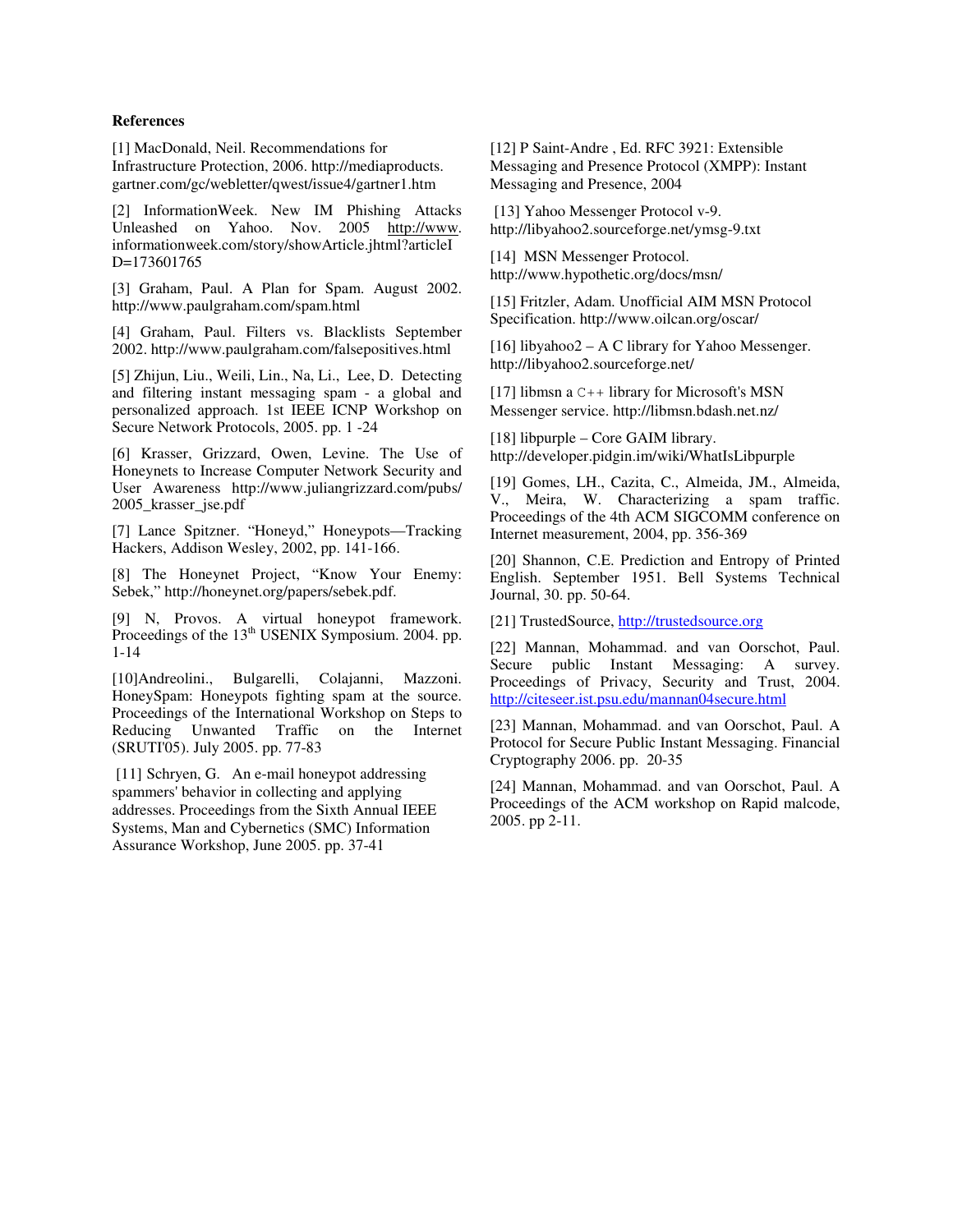# **Appendix I: Building a sample instant messaging protocol decoder**

| Х<br>yahoodemomessagelog - XEmacs                                                                                                                                                                                                                                   |
|---------------------------------------------------------------------------------------------------------------------------------------------------------------------------------------------------------------------------------------------------------------------|
| File<br>View Cmds<br>Help<br>Edit<br>Tools Options<br><b>Buffers</b>                                                                                                                                                                                                |
| AB5<br>昏<br>5<br>P<br>W<br><b>WEB</b><br>╳<br>Ы<br>詸<br>$\equiv$ $^{\circ}$<br>₽<br>Mail<br><b>Spell</b><br>Info<br><b>Dired</b><br>Save<br><b>Compile</b><br>Print<br>Paste<br><b>Replace</b><br>Open<br><b>Undo</b><br><b>Debug</b><br>Cut<br>Copy<br><b>News</b> |
| yahoodemomessagelog                                                                                                                                                                                                                                                 |
| ôê;^B^@^D^@^@^@^@^@^@^@^@^@\$#Y^@^@^A^@^@~@zjJF <c^b^@õ^@^@^@^@^@^@^@^@^< td=""></c^b^@õ^@^@^@^@^@^@^@^@^<>                                                                                                                                                         |
| S^PDDà^@^Tx^Q"^^^H^@E^@^@CÎ^\@^@\2OO^FÏ'À"^AgØ\233Á' :^S°eòö^L                                                                                                                                                                                                      |
| h\211=P^XÿybW^@^@YMSG^@^O^@^@^@\213^@^FZU*VËI5Û1À\200bhumishahÀ\2005À $\ddot{\phi}$                                                                                                                                                                                 |
| $\parallel$ 200aarjavtrivediÀ\20014À\200demo messageÀ\20097À\2001À\20063À\200;0À $\phi$                                                                                                                                                                             |
| $\langle 20064\lambda \rangle$ 2000 $\lambda \rangle$ 200206 $\lambda \rangle$ 2002 $\lambda \rangle$ 200337 $\lambda \rangle$ 200MraoO6BhdhWfgHETwVQAqDudKOOqYe $\mathcal{P}$                                                                                      |
| XvF JcOr6VHcVDXMoQvEz4iKkKÀ\200                                                                                                                                                                                                                                     |

Figure: Wireshark log of a single Yahoo message as seen in Emacs

The figure above depicts the Wireshark log of a single Yahoo message as seen in Emacs. It is easy to write a simple program to extract information about the sender, recipient and the actual text of this message based on information about the Yahoo messenger protocol [13].

For the Yahoo messenger protocol the 0xc080 byte sequence is a separator. In Emacs, this is rendered as  $\hat{A}\langle 200$ . Yahoo also uses key value pairs where each numeric key denotes a specific variable and is followed by the value of that variable. Three of these variables are:

(0x31) 1: active (sender) id (0x35) 5: recipient id (0x3134) 14: message to send

Hence in the message above, 1 is followed by the separator  $\hat{A}\langle 200 \hat{B} \rangle$  followed by 'bhumishah' which is the IM id of the sender, followed by the separator, then '5', denoting that the recipient ID follows, followed by the separator and 'aarjavtrivedi' which is the recipient ID. This is again followed by the separator, then '14', denoting that the actual message follows, the separator and the string "demo message" which was the actual message sent here.

Using the above information, it should be easy to use Wireshark to log all messages, select and save only messages belonging to the Yahoo protocol and write a program to extract the sender, recipient and actual spim message from the message capture files.

Note: In the analysis above, the IM IDs have been altered to preserve privacy.